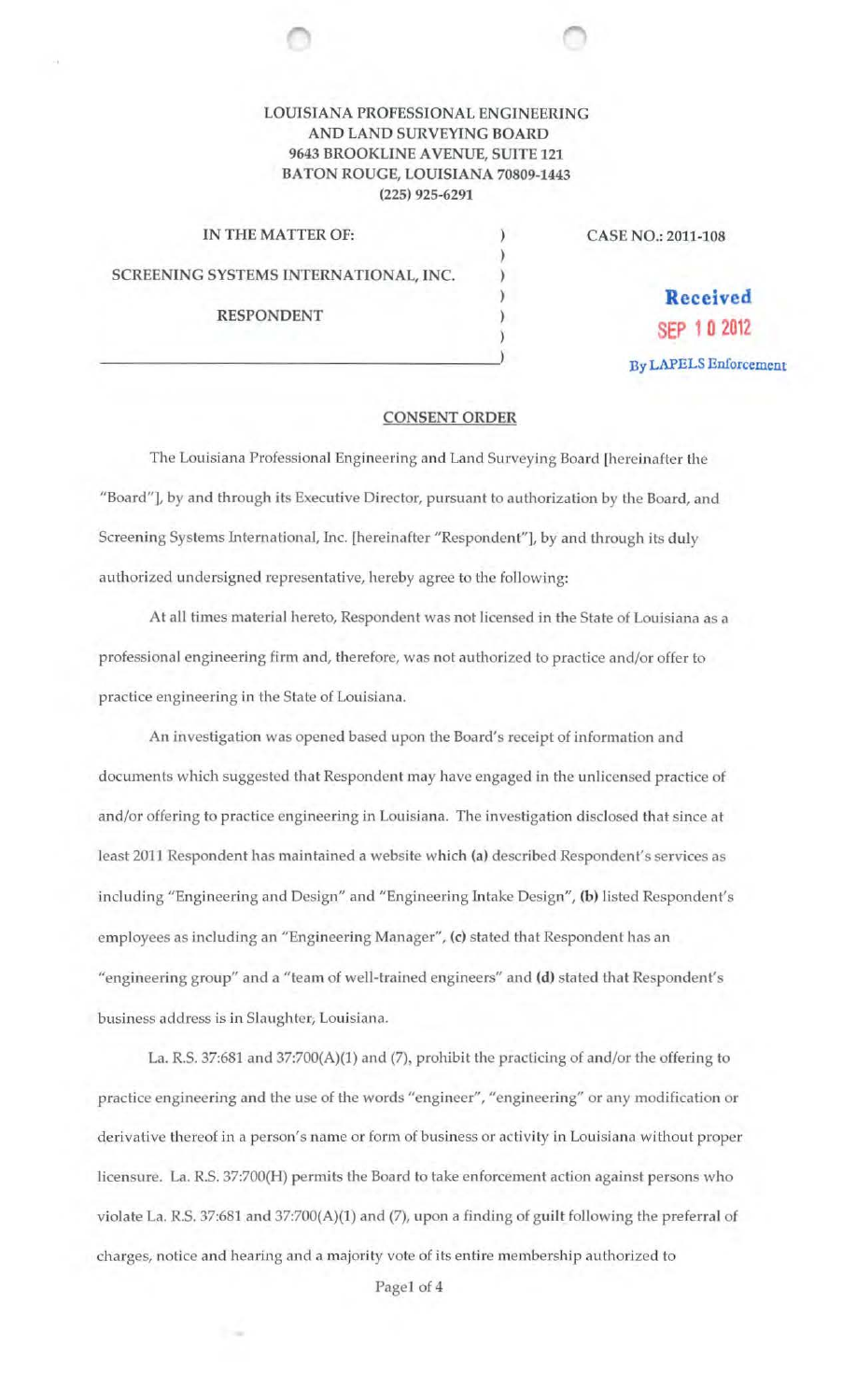participate in the proceeding. La. R.S. 37:681, La. R.S. 37:700(A)(1) and (7) and La. R.S. 37:700(H) were in effect at all times material hereto.

It is undisputed that at all times material hereto Respondent was not licensed to practice and/or offer to practice engineering in Louisiana and that since at least 2011 Respondent has used the words "engineer", "engineering" and modifications or derivatives thereof in conjunction with its business in Louisiana without proper licensure (the "Conduct").

By letter dated August 7, 2012, the Board gave notice to Respondent that it was considering the preferral of charges against Respondent on the grounds that it may have violated La. R.S. 37:681 and 37:700(A)(1) and (7), relative to practicing and/or offering to practice engineering and using the words "engineer", "engineering" or any modification or derivative thereof in a person's name or form of business or activity in Louisiana without proper licensure.

Wishing to dispense with the need for further enforcement action and to conclude the instant proceeding without further delay and expense, for the purpose of this proceeding only, Respondent and the Board do hereby enter into this Consent Order, in which Respondent of its own free will consents to the issuance of a Consent Order by the Board, wherein Respondent agrees to (a) pay a fine of one thousand (\$1,000.00) dollars; (b) pay administrative costs of four hundred forty-six and 34/100 (\$446.34) dollars; (c) immediately cease and desist from use of the words "engineer", "engineering" or any modification or derivative thereof on its website, in advertising itself or in otherwise describing its business, services, activities or employees in Louisiana until such time as it is duly licensed by the Board; and (d) the publication of this Consent Order on the Board's website and a summary of this matter in the Board's official journal, the Louisiana Engineer and Surveyor Journal, identifying Respondent by name.

Respondent admits that the Conduct is a violation of the referenced laws and/or rules regarding the offering to practice engineering and the use of the words "engineer", "engineering" or any modification or derivative thereof in a person's name or form of business or activity in Louisiana without proper licensure. Respondent acknowledges that it is now aware of said laws and/or rules and states that it will comply with all applicable laws and rules henceforth. Respondent has been advised of its right to be represented by counsel before the Board and/or to appear at any hearing personally or by counsel and to present witnesses and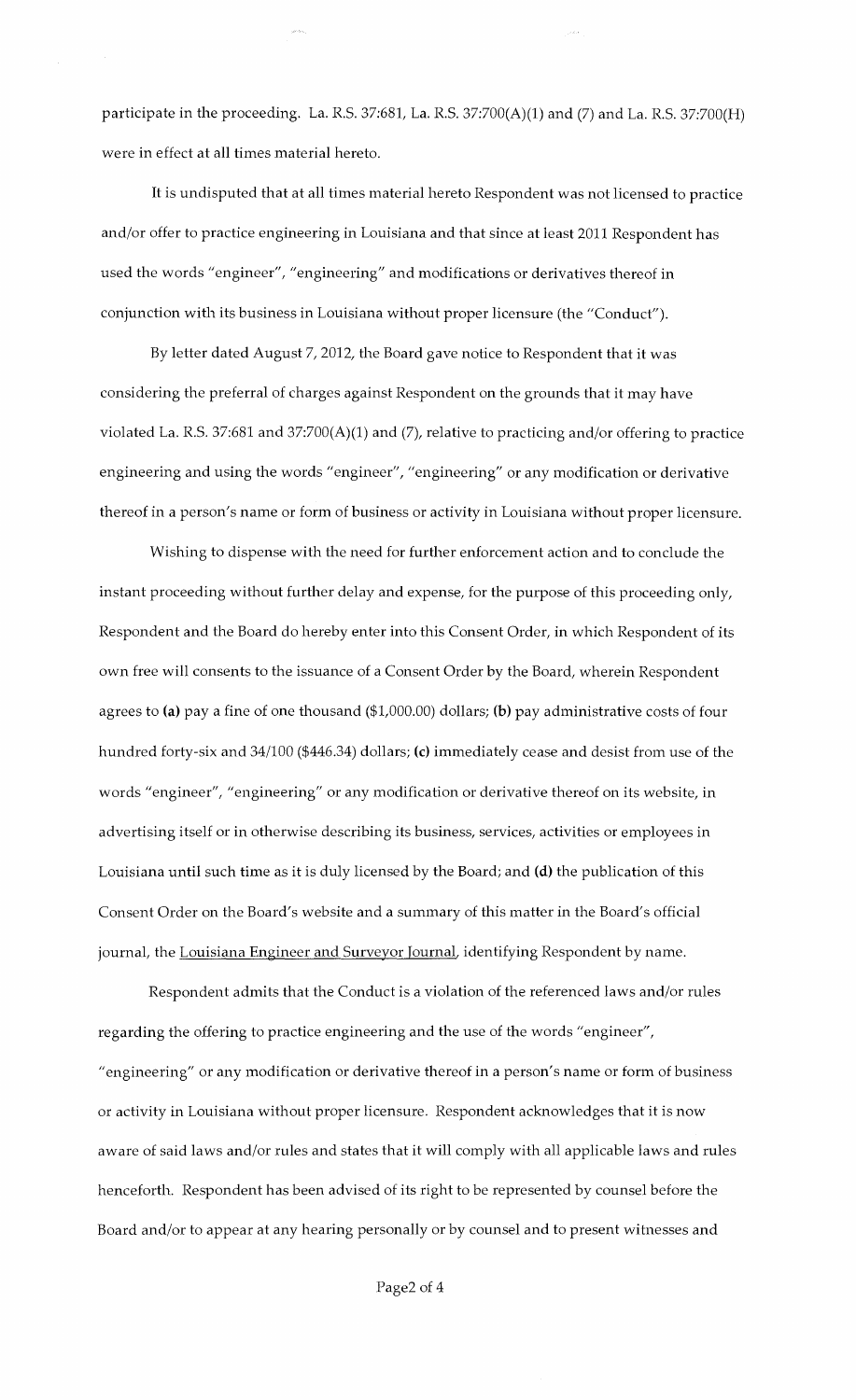evidence in its own behalf, and it hereby waives this right and its right to appeal; and it states affirmatively that it has been afforded all administrative remedies due it under the law. Respondent further acknowledges awareness of the fact that the signed original of this Consent Order will remain in the custody of the Board as a public record and will be made available for public inspection and copying upon request.

Therefore, in consideration of the foregoing and by signing this Consent Order, Respondent does hereby waive its right to a hearing before the Board, to the presenting of evidence and witnesses in its behalf, to Findings of Fact and Conclusions of Law in this case, and to judicial review of this Consent Order.

Respondent hereby represents (a) that it fully understands the meaning and intent of this Consent Order, including but not limited to its final and binding effect, (b) that it has voluntarily entered into this Consent Order and that no other promise or agreement of any kind has been made to or with it by any person whatsoever to cause the execution of this instrument and (c) that the sanctions set forth in this Consent Order do not prevent the Board from taking further disciplinary or enforcement action against Respondent on matters not specifically addressed in this Consent Order.

WHEREFORE, the Louisiana Professional Engineering and Land Surveying Board and Respondent agree that:

1. Respondent shall pay a fine of one thousand (\$1,000.00) dollars, which shall be tendered to the Board by certified check payable to the Board, due upon the signing of this Consent Order; and

2. Respondent shall pay administrative costs of four hundred forty-six and 34/100 (\$446.34) dollars, which shall be tendered to the Board by certified check payable to the Board, due upon the signing of this Consent Order; and

3. Respondent shall immediately cease and desist the use of the words "engineer", "engineering" or any modification or derivative thereof on its website, in advertising itself or in otherwise describing its business, services, activities or employees in Louisiana until such time as it is duly licensed by the Board; and